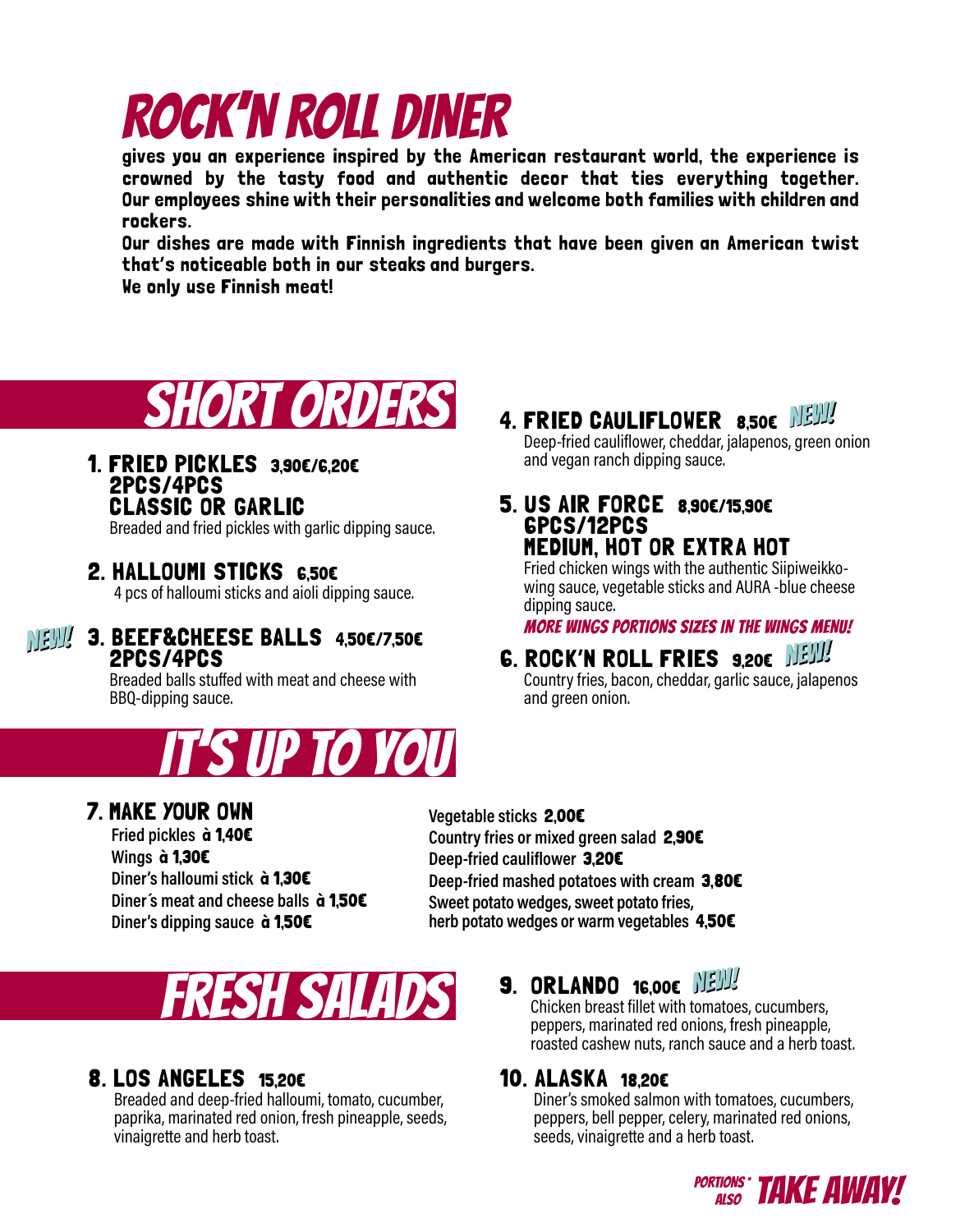| NEW! 11. MICKEY'S FISH&CHIPS 7,00E 8,20E<br>Breaded fish fillet and country fries. | <b>SMALL BIG</b> |  |
|------------------------------------------------------------------------------------|------------------|--|
| <b>12. DONALD DUCK</b><br>Sausages and mashed potatoes.                            | 7,00€ 8,20€      |  |
| <b>13. DAISY</b><br>Diner's chicken nuggets and country fries.                     | 7,00€ 8,20€      |  |
| 14. PLUTO 7,00E<br>Hot dog and country fries.                                      |                  |  |

## 15. DUCK AVENGER 11,20€

Ox minute steak and country fries.

# FROM THE GRILL

## 17. SHIRLEY TEMPLE 16,90€

Diner's vegetable patties, AURA-blue cheese sauce, sweet potato fries and house coleslaw.

#### 18. RITA HAYWORTH 22,50€ NEW! NEW!

Diner's smoked salmon with fried vegetables, citrus mayonnaise and house coleslaw.

## 19. GRETA GARBO 18,90€

Chicken breast fillet, goat cheese, devil's jam, fried vegetables and house coleslaw.

## 20. ELIZABETH TAYLOR 17,50€

Chicken breast fillet topped with bacon, sweet potato wedges, creamy BBQ sauce, corncob and house coleslaw.

## 21. JAMES DEAN 22,50€

500g pork BBQ ribs with sweet potato wedges, garlic dipping sauce and house coleslaw.

## 22. SEAN CONNERY 17,50€

200g pork tenderloin, blue ch5ese sauce, sweet potatoes fries and house coleslaw.

## 23. CLINT EASTWOOD 17,50€ COMEBACK!

200g pork tenderloin with whisky-pepper sauce, herb wedge potatoes and house coleslaw.

## 24. DIRTY HARRY 21,00€

200g tender beef breast, deep-fried mashed potatoes with cream, Diner's BBQ sauce and house coleslaw.

KIDS MENU All KIDS MENU -meals include vegetable sticks,<br>ketchup-mayonnaise and a beverage! ketchup-mayonnaise and a beverage!

## 16. MINNIE - BUILD YOUR OWN BURGER 7.50€

A bun with burger beef and country fries on the side.

## MINNIE - EXTRA FILLINGS

à 0,60€ **Lettuce Pickles Tomato Ketchup-mayonnaise**

**Mayonnaise Ranch House sauce** à 1,00€ **Bacon Cheddar AURA-blue cheese sauce**

PORTIONS**\*** TAKE AWAY!

## 25. GOMEZ ADDAMS

sirloin 200g - 24,90€ | sirloin 300g - 28,90€ tenderloin 200g - 31,50€

Tenderized ox tenderloin or sirloin with garlic dipping sauce, garlic butter, country fries and house coleslaw.

## 26. PRESLEY

sirloin 200g - 24,90€ | sirloin 300g - 28,90€ tenderloin  $\textbf{200q} - \textbf{31,50E}$ 

Tenderized ox tenderloin or sirloin with whisky-pepper sauce, herb wedge potatoes and house coleslaw.

## 27. GAS STATION STEAK 24,90€

Ox minute steak with seasoned butter, country fries and house coleslaw.

## EXTRA FILLING OPTIONS

### SIDE DISH CHANGE

**Country fries or mashed potatoes** 1,10€ **Deep-fried mashed potatoes with cream** 1,60€ **Herb potato wedges, sweet potato fries or sweet potato wedges** 2,30€ **Mixed green salad** 2,80€ **Fried vegetables, deep-fried cauliflower** 3,00€ **Rock'n Roll Fries** 7,00€

### SAUCE CHANGE 0.50€

**AURA-blue cheese sauce, whiskey-pepper sauce, creamy BBQ sauce, seasoned butter, garlic butter**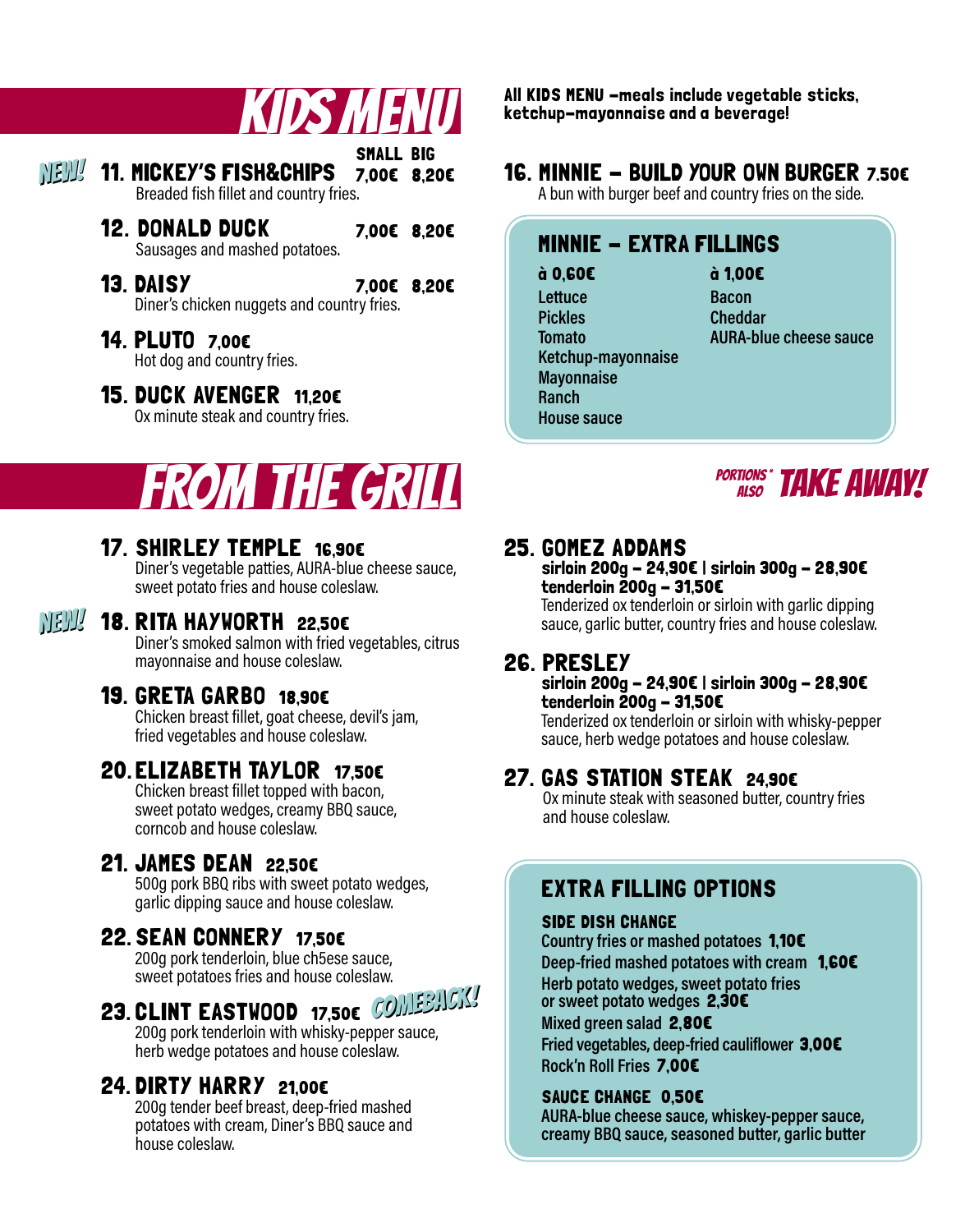

## **NEW! 28. EDSEL 16,906**

Burger beef, lettuce, bacon, cheddar, fried egg, tomatoes, mayonnaise with deep-fried cauliflower. WITHOUT A BUN! (Keto diet burger, carb. 11,04g)

## **NEW! 29. MONTERREY 16,90E**

Moving Mountains vegetable steak, Cuban sauce, vegan cheddar slice, lettuce, tomato, pickles and red onion and nachos with Diner's vegan aioli.

## 30. SILVERADO 17,90€

Chicken breast fillet, blue cheese, lettuce, tomato, deep-fried pineapple and chipotle mayonnaise.

## 31. THUNDERBIRD 18,90€

Chicken breast fillet with goat cheese, sweet tomato chutney, lettuce, tomatoes, marinated red onions and house sauce.

## 32. BUICK 14,90€

Burger beef with cheddar, lettuce, tomatoes, marinated red onions and house sauce.

## 33. CHEVELLE 15,90€

Burger beef with bacon, cheddar, lettuce, tomatoes and ranch sauce.

## 34. HEMICUDA 15,40€

Hot seasoned burger beef, cheddar, lettuce, tomato, jalapenos and devil's mayo.

#### 35. ROADMASTER 17,90€ NEW! NEW!

Burger beef, Cuban sauce, bacon, fried egg, cheddar, lettuce, red onions, aioli and nachos.

## 36. IMPERIAL 18,90€

2 x 100g burger beef, bacon, lettuce, cheddar, pickles, marinated red onion, blue cheese and garlic sauce.

## 37. CADILLAC 21,50€

2 x 150g burger beef, bacon, double cheddar, fried egg, lettuce, tomatoes, BBQ sauce, deep-fried pineapple and house sauce.



**BURGERS** All our BURGERS come with country fries! (not in EDSEL burger)

## BURGERS - EXTRA FILLINGS

**Extra steak 100g/150g** 3,50€/4,50€

**Goat cheese** 4,20€

**AURA -blue cheese or bacon** 1,90€

**Fried egg, pickles, jalapeno, garlic, fresh pineapple, deep fried pineapple, marinated red onions, red onion, cheddar, nachos, sweet tomato chutney, Diner's hot sauce** 1,20€

## DINER'S DIPPING SAUCES 1,50€

**Aioli Vegan aioli AURA -Blue cheese BBQ Chipotle Citrus mayonnaise Devil's mayonnaise HOT!** **Garlic House Sauce Ketchup-mayonnaise Mayonnaise Ranch Vegan ranch** 

## 38. V8 A CHALLENGE MEAL 55,00€ \*NO TAKEAWAY

- **Triple burger**
- **500g pork BBQ ribs**
- **300g tenderized ox sirloin with whisky-pepper sauce**
- **Two fried pickles**
- **Hot wings**
- **Lots of bacon**
- **XL portion of french fries**
- **Garlic, chipotle and ranch dipping sauces**
- **1 liter of soda**

**Get this meal for half the price, see your name on the Wall of Fame and receive a Certificate of Honor! All you have to do is eat the whole meal during one hour. Portion is sold to one person only, who have to take the challege.**